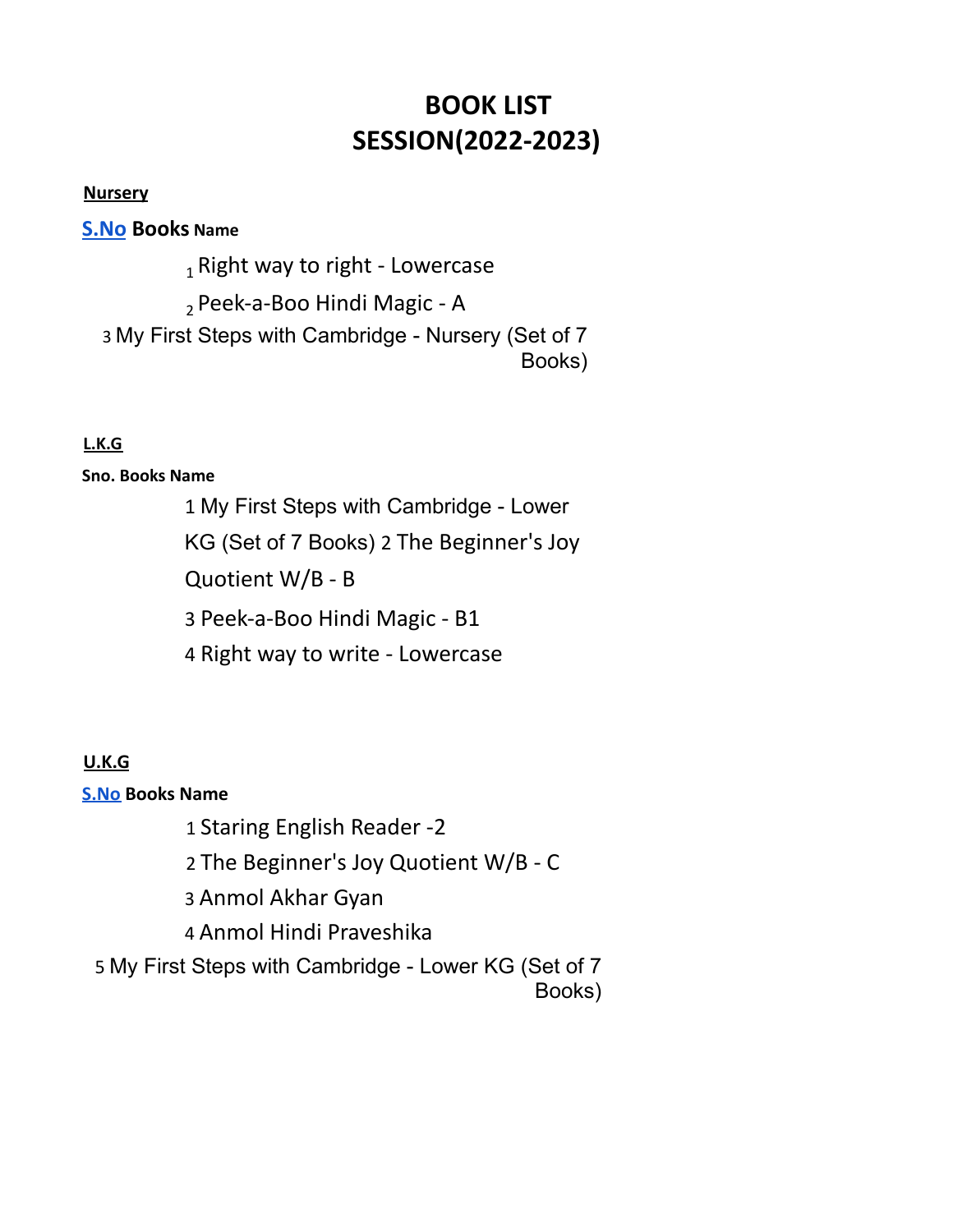Communicate with Cambridge C/B-1 Communicate with Cambridge W/B-1 New Grammar Magic -1 Mathematics Buzz P-1 Abhiviyakti Hindi Paathmala P-1 I Care P-1 Kilkari P-0 Shabad Sulekh P-2 Cyber Quest P-1 The Wisdom Tree P-1 Visual Arts P-1

#### **2nd**

 Communicate with Cambridge C/B-2 Communicate with Cambridge W/B-2 New Grammar Magic -2 Mathematics Buzz P-2 Saransh P-2 I Care P-2 Navi Nuhar - 0 Cyber Quest P-2 The Wisdom Tree P-2 Visual Arts P-2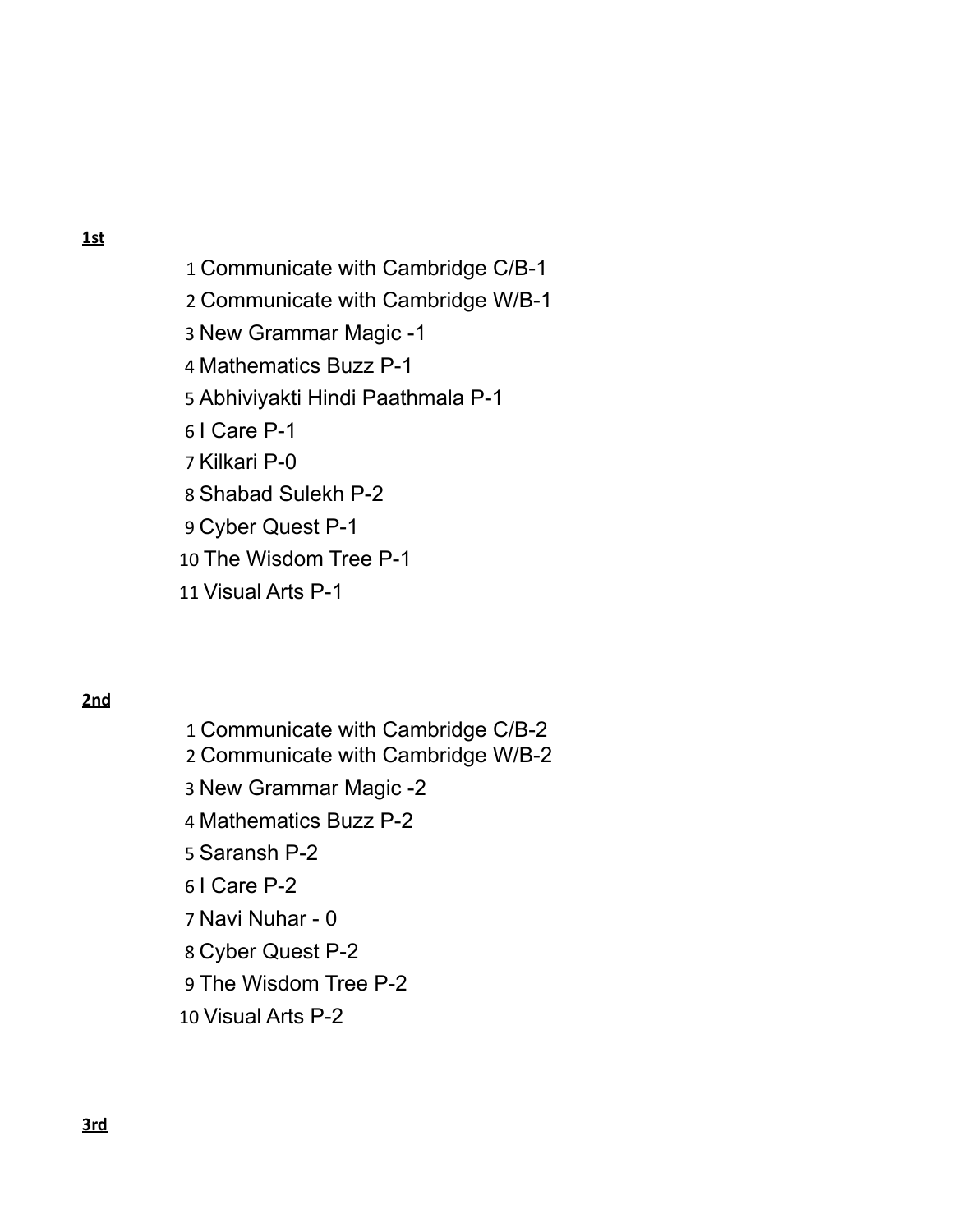Communicate with Cambridge C/B-3 Communicate with Cambridge W/B-3 New Grammar Magic -3 Mathematics Buzz P-3 Saransh P-3 Science Voyage P-3 The World Around Us P-3 Navi Nuhaar - Paathmala P-3 Punjabi Viyankaran P-3 Cyber Quest P-3 The Wisdom Tree P-3 Visual Arts P-3

**4th**

 Communicate with Cambridge C/B-4 Communicate with Cambridge W/B-4 New Grammar Magic -4 Mathematics Buzz P-4 Saransh P-4 Vayankaran Garima P-4 Science Voyage P-4 The World Around Us P-4 Navi Nuhaar - Paathmala P-4 Punjabi Viyankaran P-4 Cyber Quest P-4 The Wisdom Tree P-4 Visual Arts P-4 Communicate with Cambridge C/B-5

Communicate with Cambridge W/B-5

New Grammar Magic -5

**5th**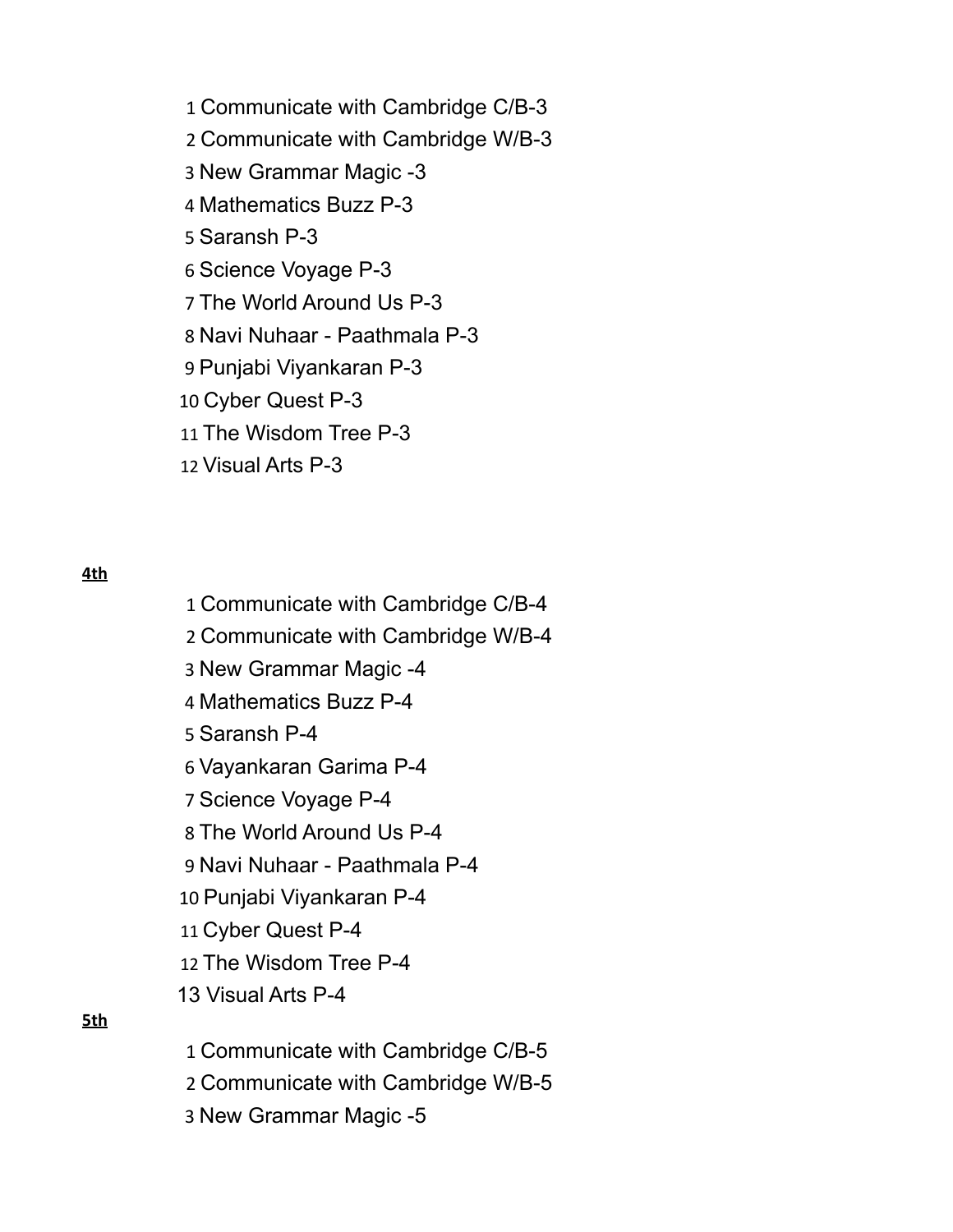- Mathematics Buzz P-5
- Saransh P-5
- Vayankaran Garima P-5
- Science Voyage P-5
- The World Around Us P-5
- Navi Nuhaar Paathmala P-5
- Punjabi Viyankaran P-5
- Cyber Quest P-5
- The Wisdom Tree P-5
- Visual Arts P-5

**6th**

 Communicate with Cambridge C/B-6 Communicate with Cambridge W/B-6 CBSE English Language -6 Mathematics Buzz P-6 Saransh P-6 Vayankaran Garima P-6 Together with Zoom in Science - 6 My wonderful book of social studies P-6 Navi Nuhaar - Paathmala P-6 Navi Nuhaar - Punjabi Viyankaran P-6 Cyber Quest P-6 The Wisdom Tree P-6 Visual Arts P-6 Prachi Maths Acitity Book P-6

**7th**

Communicate with Cambridge C/B-7